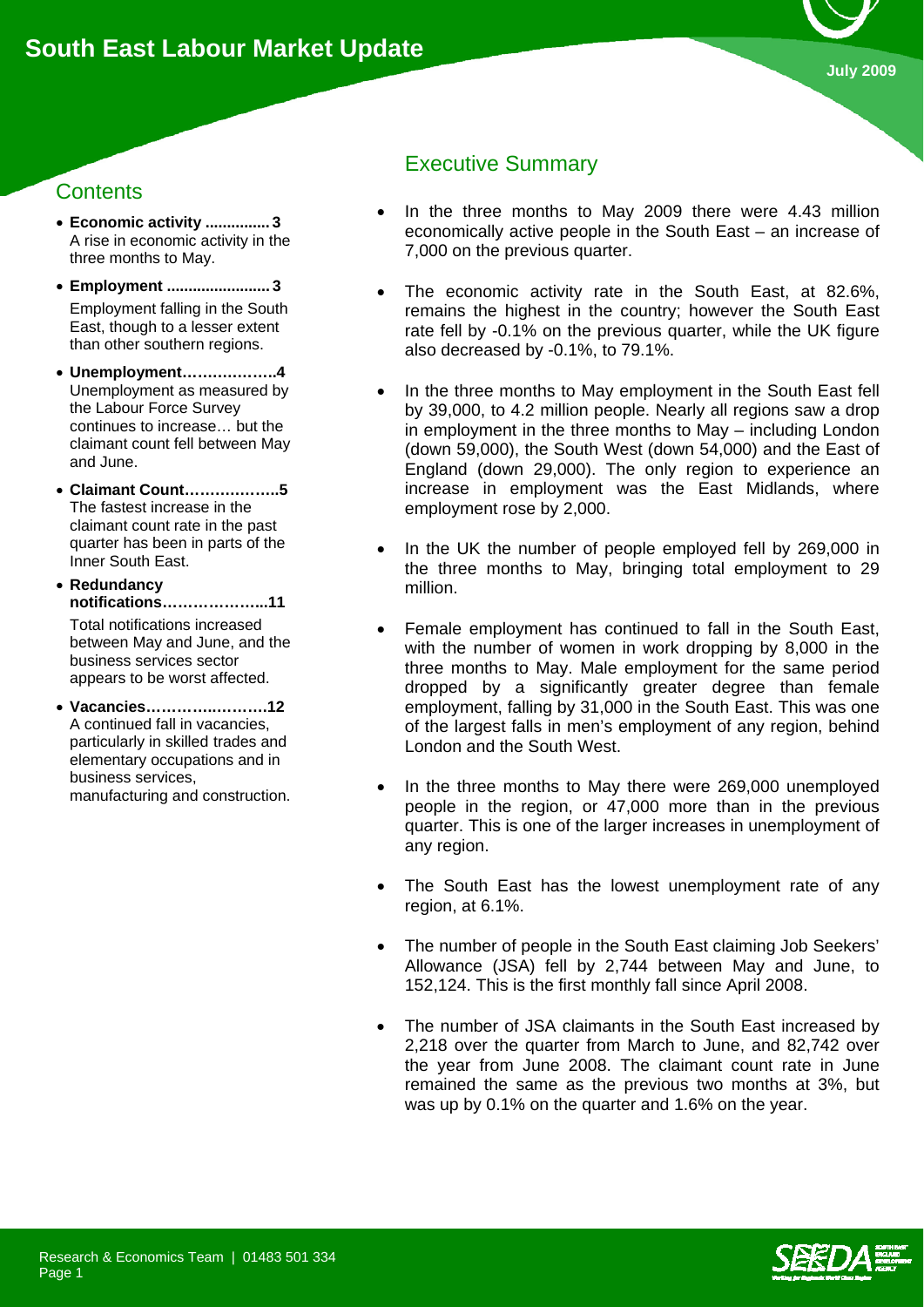- Over the past year Kent and Hampshire have seen the largest increases in claimant count unemployment at 13,865 and 10,592 respectively. However, Reading has seen the fastest increase in the claimant count rate over the past year- increasing by 2.6%, which is well above the South East and UK averages (1.6% and 1.9% respectively).
- Over the past quarter the unemployment rate has increased fastest in parts of the Inner South East – perhaps explained in part by job losses in London leading to commuters claiming JSA in their place of residence.
- The impact of the recession on young people's employment is of concern, as younger workers tend to be concentrated in low-wage, low skill and less secure employment, and can find it more difficult to gain employment in a more competitive jobs market. Evidence so far suggests that young people in the South East have not been disproportionately affected by the recession. The increase in the number of JSA claimants aged 18-24 was the smallest of any age group in the past year. However, the end of the academic year is likely to lead to a significant increase in the number of young people joining the JSA register.
- Compared to other regions, the South East has seen the second fastest increase in the number of JSA claimants aged 18-24 over the past year – an increase of 116%, which is well above the UK average of 80%.
- All counties and unitary authorities in the South East have seen a drop in the number of 16-18 year olds in employment over the past year, with the greatest fall being in Hampshire, Surrey and East Sussex. The number of 16-18 year olds who are not in education, employment or training (NEET) increased fastest in Oxfordshire, Buckinghamshire and the Isle of Wight over the past year.
- The recession could have a detrimental impact on the employment prospects of older workers (those aged over 50), particularly as they tend to be employed in senior positions and therefore are more expensive to employ at a time when employers face pressures to cut costs. However, the rate of increase in JSA claimants aged over 50 has been no greater than the average for all age groups over the past year.
- In June 2009 there were 4,203 redundancy notifications in the South East considerably more than the 2,500 registered in May. Over the past few months there has been an increase in the proportion of redundancy notifications in the business services sector, with fewer redundancies being announced in the manufacturing and construction sectors relative to previous months.
- Looking sub-regionally, Hampshire and Berkshire recorded disproportionately more redundancy notifications than other sub-regions – collectively accounting for 58% of the South East total. A further 20% of notified redundancies were recorded in Surrey.
- Between June 2008 and June 2009 the number of vacancies notified to Jobcentre Plus in the South East fell from 50,475 to 29,869.<sup>[1](#page-1-0)</sup> In June 2009, there were 5 claimants per vacancy compared to 1 claimant per vacancy in June 2008. The vast majority of the drop in vacancies over the year was accounted for by skilled trade occupations and elementary occupations, while the sectors seeing the greatest fall in vacancies were financial and business services, manufacturing and construction.

<span id="page-1-0"></span><sup>-</sup>1 Note that vacancies notified to Jobcentre Plus do not represent all vacancies in the labour market, as not all employers use the service when recruiting. In general higher-skilled jobs are under-represented in those vacancies notified to Jobcentre Plus.

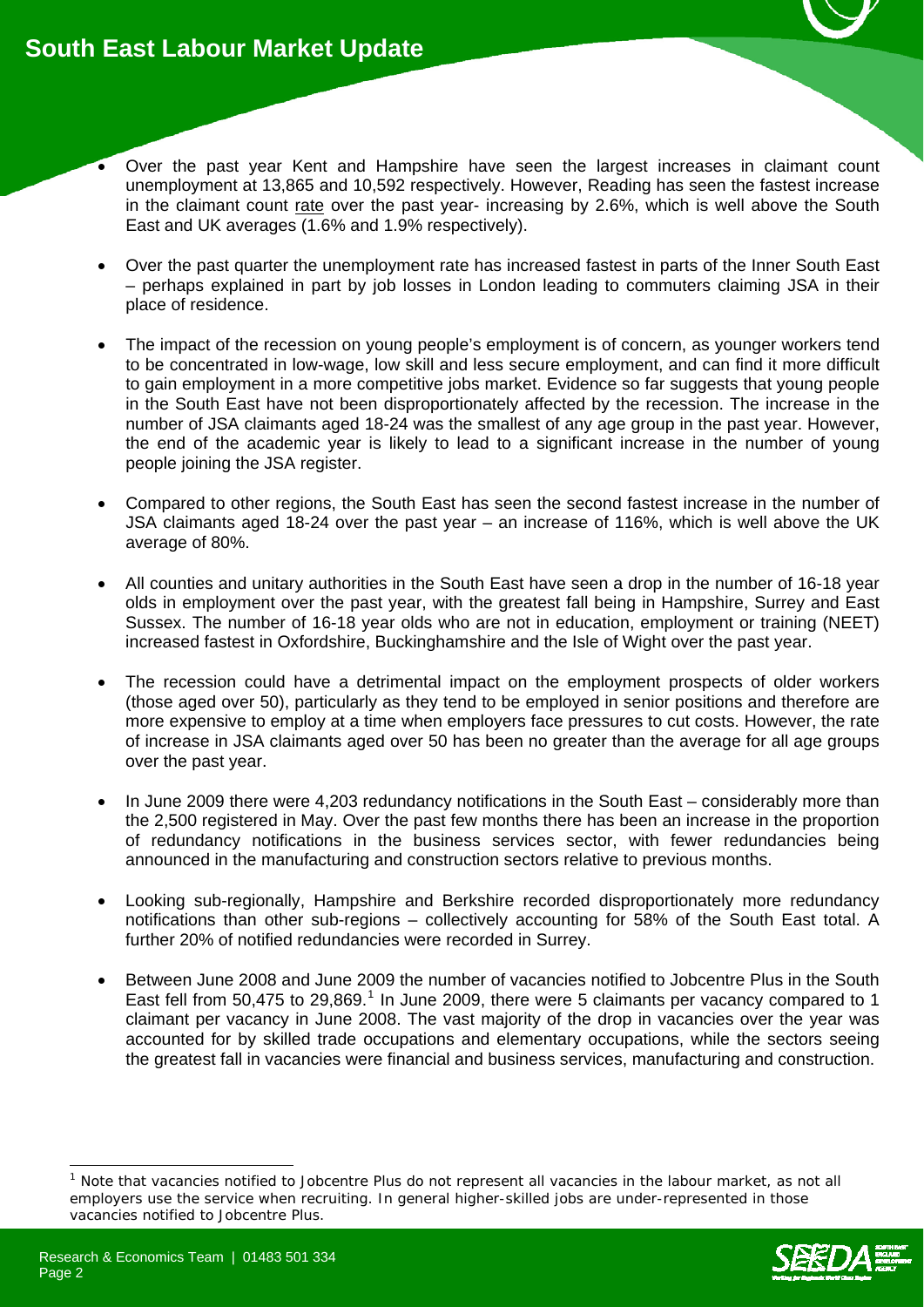# 1. Economic Activity

Data for the three months to May 2009 shows that there were 4.43 million economically active people in the South East – an increase of 7,000 on the previous quarter.<sup>[2](#page-2-0)</sup> The South East continued to outperform other parts of the South of England which have seen considerable falls in economic activity, including the South West (down 28,000). However, several regions recorded substantial increases in economic activity, including Yorkshire and the Humber (up 39,000), the North West (up 15,000) and the West Midlands (up 27,000). In the UK as a whole, economic activity increased by 12,000 in the same period.

The number of economically active men and women in the region increased by 4,000 each in the three months to May. The economic activity rate in the South East, at 82.6%, remains the highest in the country, followed by the South West and the East of England; however the South East rate fell by -0.1% on the previous quarter, while the UK figure also decreased by -0.1%, to 79.1%.

The South East has the lowest economic inactivity rate of any region, at 17.4% in the three months to May. However, the number of economically inactive people in the South East increased by 6,000 over the quarter, while other regions in the Greater South East – London and the East of England – saw a far greater increase in economic inactivity (up by 48,000 and 23,000 respectively).



# 2. Employment

In the three months to May employment in the South East fell by 39,000, to 4.2 million people. Unsurprisingly, nearly all regions saw a drop in employment in the three months to May – including London (down 59,000), the South West (down 54,000) and the East of England (down 29,000). The only region to experience an increase in employment was the East Midlands, where employment rose by 2,000. In the UK the number of people employed fell by 269,000 in the three months to May, bringing total employment to 29 million.

The data suggest that the recent drop in employment in the regions of the Midlands and North of England is less severe than the decrease seen in the South of England. This could be explained by the fact that the full effects of the recession have now spread to a broader range of sectors, including the service sector which is more concentrated in the South and East of England. By contrast, the early stages of the recession saw the manufacturing, construction and transport

<span id="page-2-0"></span> $2$  The economically active are those who are in employment or unemployed but available for work.

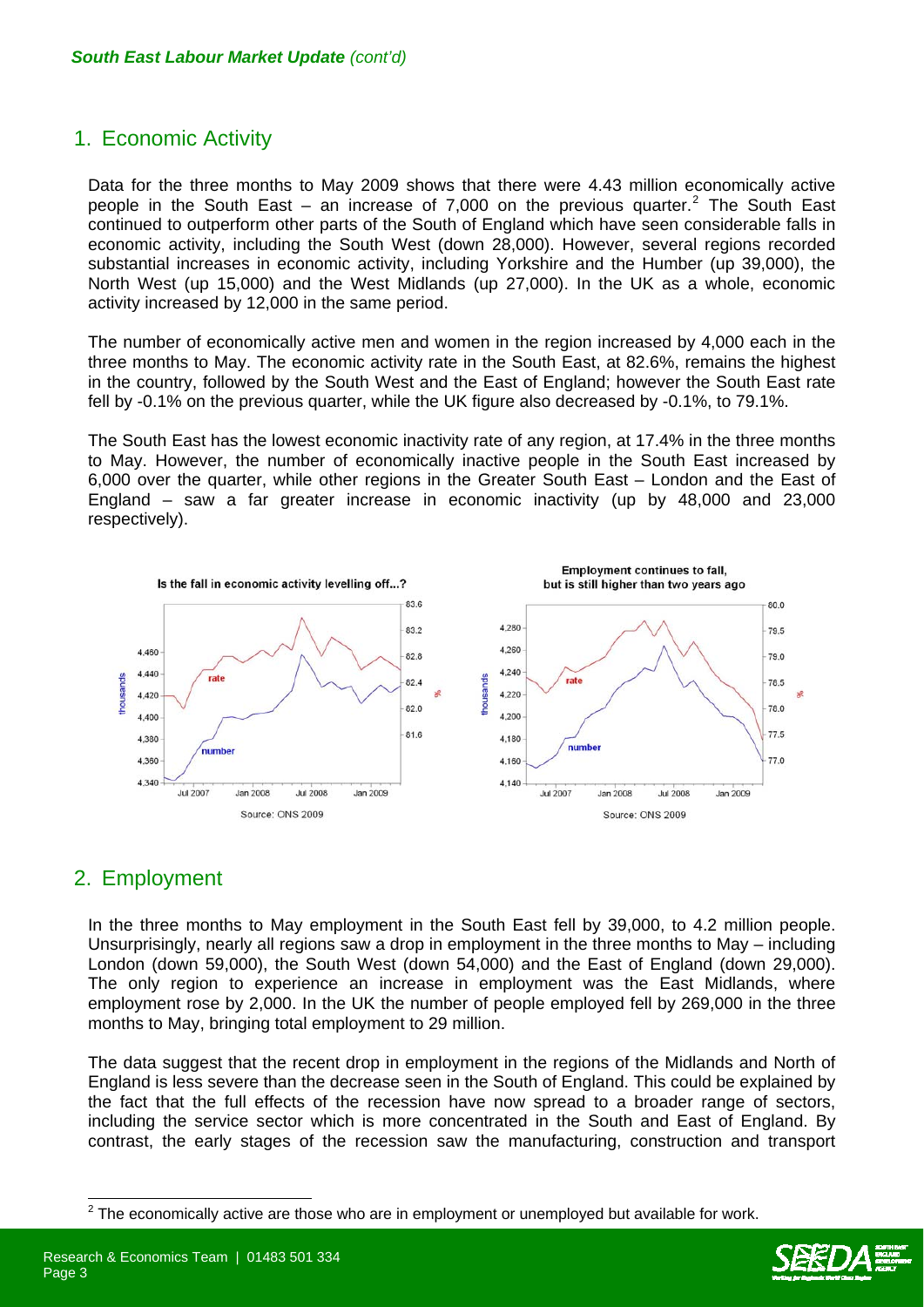industries, which tend to be more heavily concentrated in the north and Midlands, experiencing the severest impact.

Looking at the longer term trends, over the year to May 2009, the South East and the West Midlands experienced the largest fall in employment, of 83,000 and 88,000 respectively. The smallest falls were recorded in the North East (-25,000), while in the East Midlands there was an overall increase in employment of 17,000.

Female employment has continued to fall in the South East, with the number of women in work dropping by 8,000 in the three months to May. The East Midlands (-30,000) saw the greatest fall in women's employment in any English region, whereas the South West saw an increase in women's employment of 6,000. Male employment in the three months to May dropped by a significantly greater degree than female employment, falling by 31,000 in the South East. This was one of the largest falls in men's employment of any region, behind London and the South West. The significant decline in the South East may be due to redundancies made in the male-dominated construction and manufacturing sectors in the early part of 2009 feeding through to the employment figures.

In the three months to May the South East employment rate stood at 77.4%, which is 1% lower than in the previous quarter, but the highest of any region. The South West saw the largest fall in the employment rate of any English region at 1.6%. Over the same period the UK employment rate declined by 0.9% to 72.9%. Once again the data suggests that the northern regions of the UK are performing slightly better then the South, with a slightly smaller fall in the employment rate compared to the southern regions.

The employment rate for men in the South East was down 1.5% on the previous quarter, at 81.2%. The UK employment rate for men declined by 1.1% to 76.4%. The employment rate for women in the South East fell by 0.5% to 73.3% - still significantly above the UK women's employment rate, which dropped by 0.6 percentage points on the previous quarter, to 69.1%.

# 3. Unemployment

In the three months to May there were 269,000 unemployed people in the region, or 47,000 more than in the previous quarter. This is one of the larger increases in unemployment of any region, with only the West Midlands (52,000) recording a greater increase. Within the South East, the unemployment rate represents 6.1% of the total economically active population within the region, which is the lowest rate of all regions.

The number of unemployed people in the UK as a whole increased by 281,000 over the three months to May, with the rate increasing by 0.9% to 7.6%, bringing the total unemployed to over 2.38 million.

Male unemployment increased by 35,000 and female unemployment increased by 12,000 in the three months to May. The greater rise in men's unemployment could reflect continued job losses in both the manufacturing and construction sectors. Furthermore, the slower rise in unemployment amongst women may suggest that women are more likely than men to move into economic inactivity rather than registering as unemployed. This could be explained in part by the fact that women are less likely to be eligible for unemployment benefit (Job Seekers' Allowance) once their spouse or partner's income is taken into account.

In the three months to May the male unemployment rate increased by 1.4%, while the female unemployment rate increased by 0.6% in the South East.

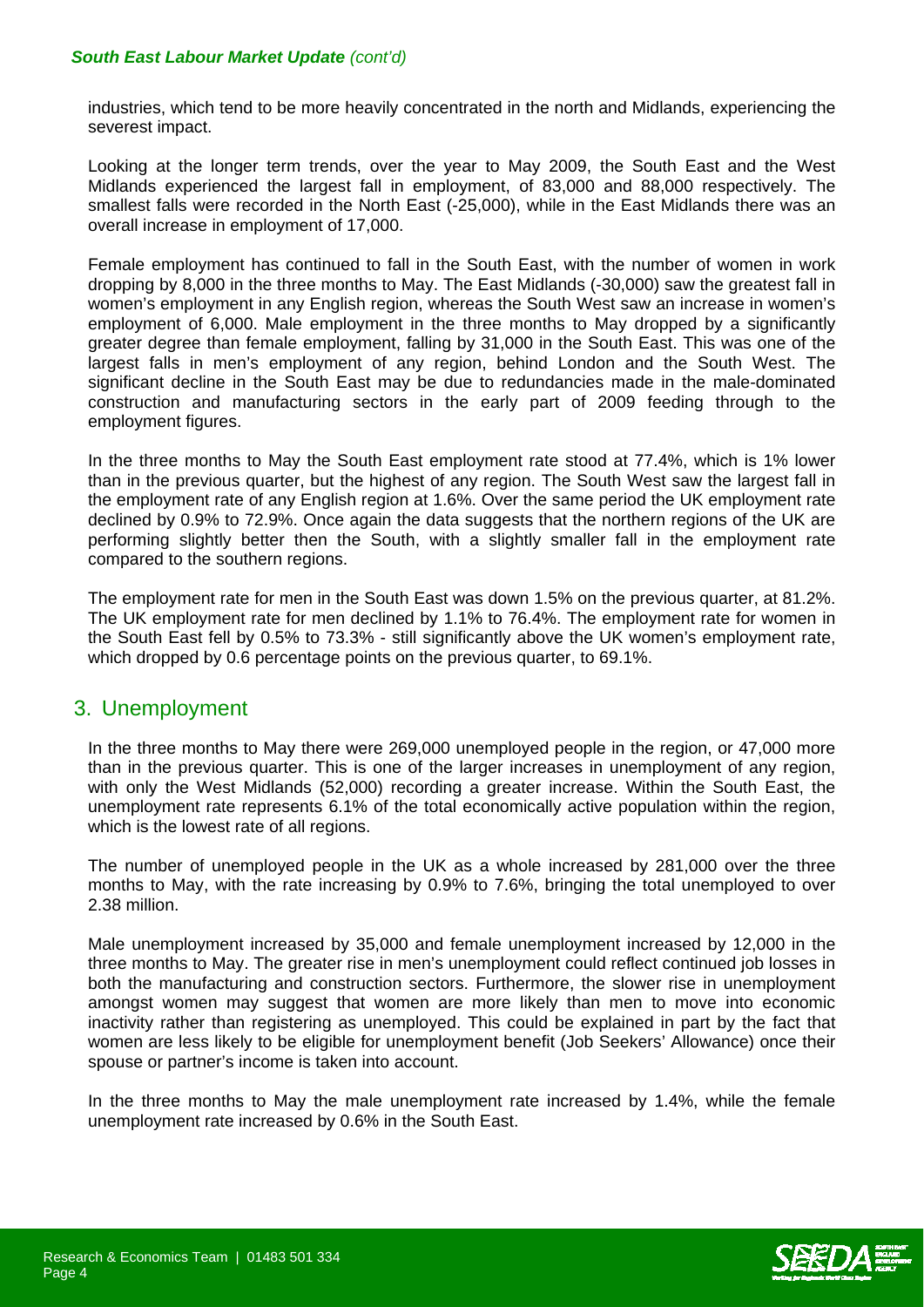

The number of people in the South East claiming Job Seekers' Allowance (JSA) fell by 2,744 between May and June, to 152,124. $3$  This is the first monthly fall since April 2008. As of June 2009, 72% of those claiming JSA were men and 28% were women. Although the number of claimants within the South East region has slightly fallen, there were in fact 2,643 fewer people moving off the JSA register between May and June than in the previous two months.

Over the quarter from March to June the number of JSA claimants in the South East increased by 2,218, and 82,742 over the year from June 2008. The claimant count rate (percentage of residents claiming JSA) in June remained the same as the previous two months at 3%, but was up by 0.1% on the quarter and 1.6% on the year. The yearly increase was below the UK average (1.9%) and one of the smallest of any region. The claimant count rate in the South East, along with the South West, remains the lowest of any region.

# 4. Claimant count

#### *Recent trends*

 $\overline{a}$ 

Looking at changes in claimant count unemployment over the past year, Kent and Hampshire have seen the largest increases in unemployment in absolute terms - 13,865 and 10,592 respectively. However, Reading has seen the fastest increase in the claimant count rate over the past year – that is the percentage of residents claiming Job Seekers' Allowance (Map 1). The claimant count rate in Reading increased by 2.6%, which is well above the South East and UK averages (1.6% and 1.9% respectively). Substantial increases in the claimant count rate were also recorded in Milton Keynes (2.5%), Medway (2.1%) and Slough (2.4%).

Local authorities in Kent and Berkshire have tended to see the fastest increase in the claimant count rate over the past year, while other 'hotspots' include the coast of Hampshire and Sussex, as well as Milton Keynes and Crawley (Map 2).



<span id="page-4-0"></span><sup>3</sup> This is the non seasonally adjusted figure.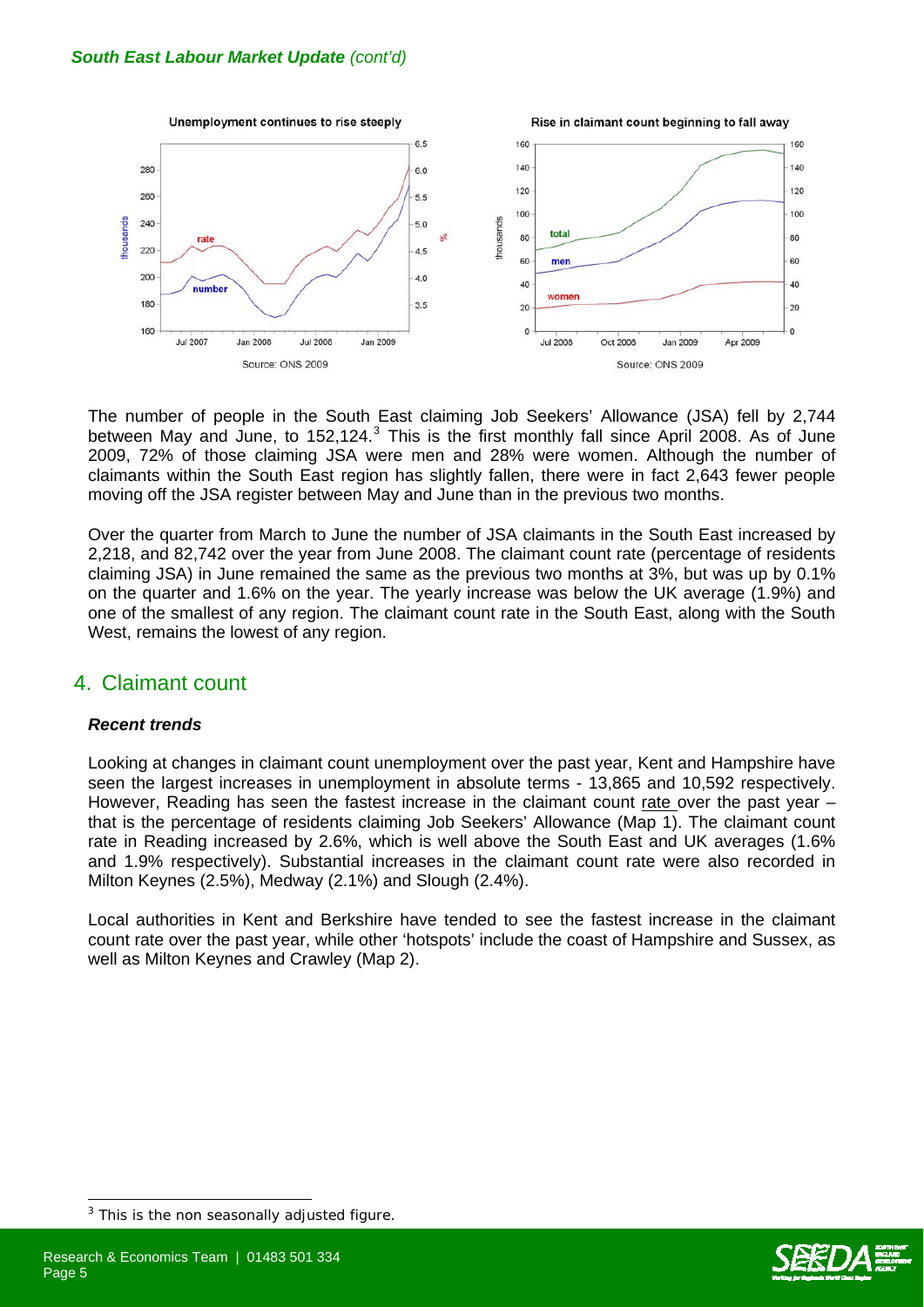

**Map 1: Annual change in claimant count rate – county and unitary authorities (June 2008-June 2009)**

© Crown Copyright Ordnance Survey. 'Boundary Line' 2008. License No. 100029140 Produced by SEEDA Research & Economics @ All rights reserved 2009



**Map 2: Annual change in claimant count rate – districts / unitaries (June 2008-June 2009)** 

© Crown Copyright Ordnance Survey. 'Boundary Line' 2008. License No. 100029140 Produced by SEEDA Research & Economics @ All rights reserved 2009

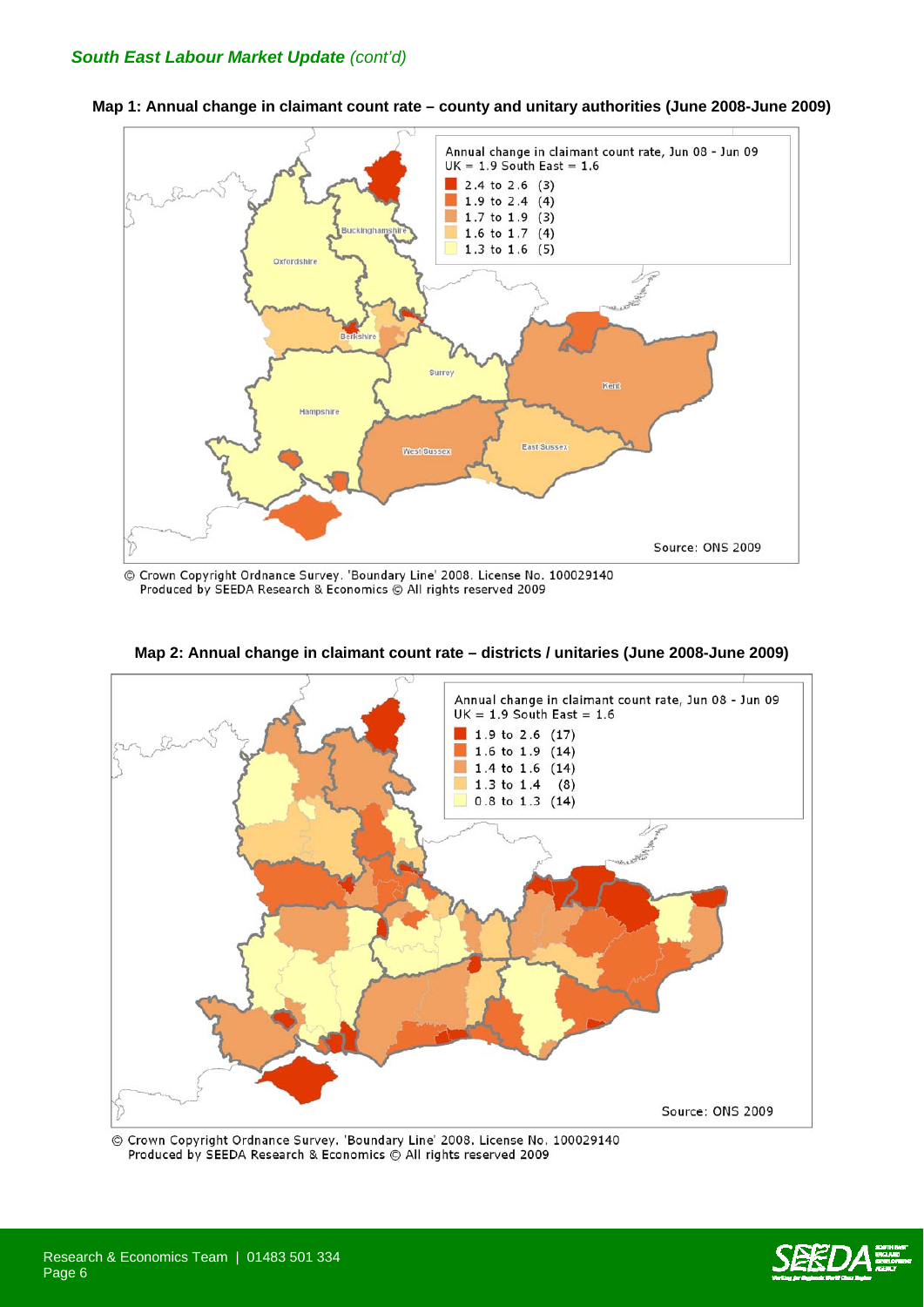Looking at more recent change, over the past quarter the largest increase in claimant count unemployment, in absolute terms, has been in Surrey (+721), although this is significantly smaller than previous quarterly increases. Several counties and unitary authorities in fact recorded a drop in unemployment over the past three months, including the Isle of Wight (down 573), East Sussex (down [4](#page-6-0)76) and Kent (-342). Looking at the claimant count rate,<sup>4</sup> over the past quarter the fastest increases in the unemployment rate have been in Slough (up 0.5%) and Reading (+0.4%). This is significantly higher than the 0.1% increase in the South East and UK. Indeed, the increases in the unemployment rate in Slough and Reading were amongst the fastest of any county or unitary authority in the UK. Most other counties and unitary authorities in the South East have seen relatively small increases in the unemployment rate (no more than 0.2%) – Map 3.

As Map 4 shows, the fastest increases in the unemployment rate over the past quarter have tended to be in parts of the Inner South East. Because of their proximity to London, these areas tend to have larger numbers of commuters to the capital. If they lose their jobs in London, commuters will register for JSA in their place of residence. This means that any increase in job losses in London can help to explain a rise in the unemployment rate in areas close to London. A rise in the number of notified redundancies in the Inner South East in recent months could also help to explain the increase in unemployment here. Similarly to last month, urban areas have tended to see the fastest quarterly increases in the claimant count rate, with Portsmouth, Southampton and Windsor and Maidenhead, as well as Slough and Reading all seeing increases in the unemployment rate above the regional and UK averages.



**Map 3: Quarterly change in claimant count rate (March-June 2009) – county and unitary authorities** 

C Crown Copyright Ordnance Survey. 'Boundary Line' 2008. License No. 100029140 Produced by SEEDA Research & Economics @ All rights reserved 2009



<span id="page-6-0"></span> $\frac{1}{4}$  This approach is favourable to simply looking at the percentage change (as recently used by the national press), since some areas have a low base (low claimant count) so even a small change in unemployment could result in an apparently 'significant' percentage change.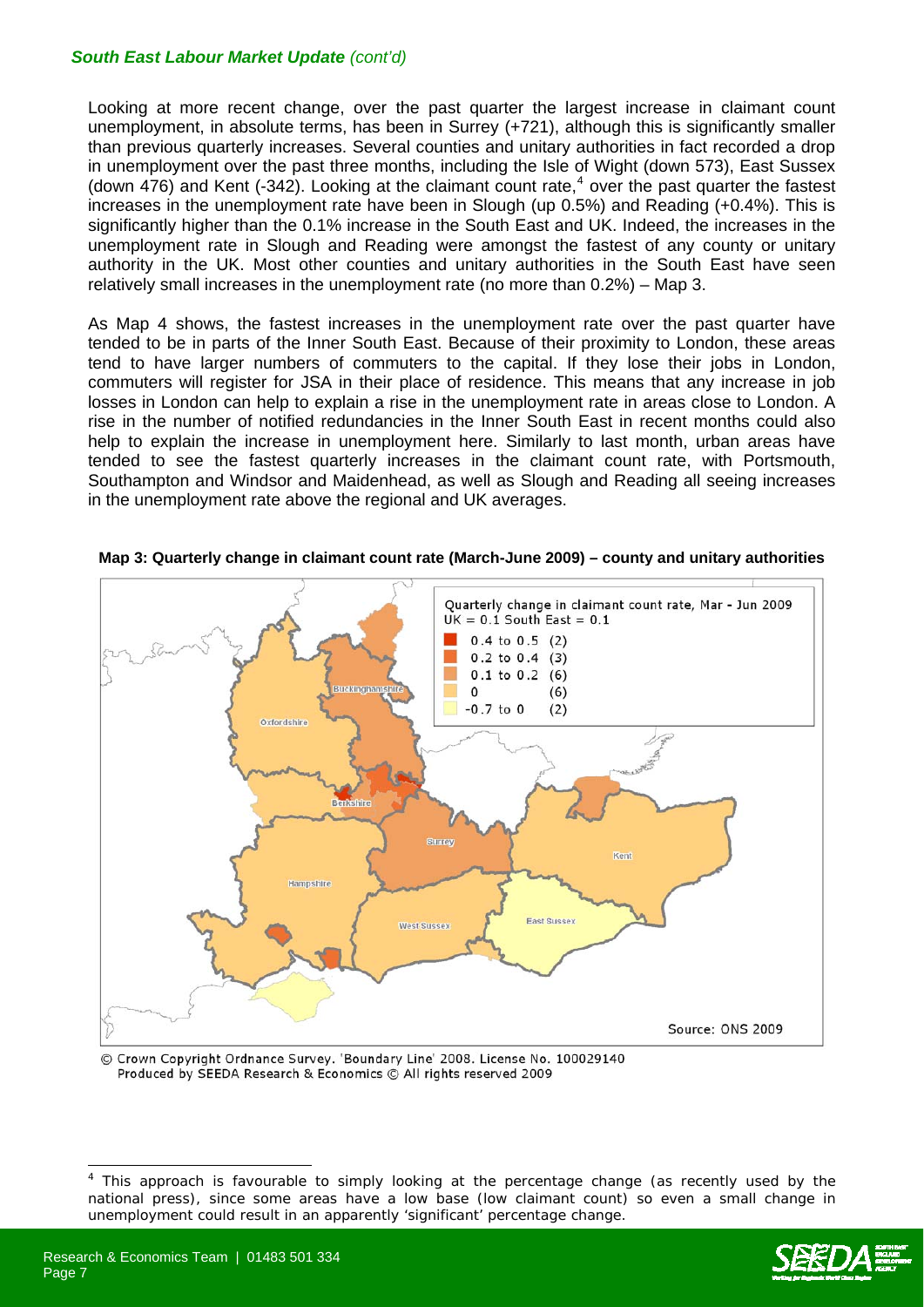

**Map 4: Quarterly change in claimant count rate (March - June 2009) – District/Unitary authorities**

C Crown Copyright Ordnance Survey. 'Boundary Line' 2008. License No. 100029140 Produced by SEEDA Research & Economics @ All rights reserved 2009

#### *Claimant count by age*

The extent to which the recession has had a disproportionate impact on young people is a subject of considerable interest and concern. It is important to note that long before the recession unemployment amongst young people was on the increase. The most significant influence on this has been the reduction in demand for young people's labour due to industrial restructuring and changes in the nature of employment. The long-term decline of the manufacturing sector, for example, has meant that there are fewer apprenticeship opportunities for young people in this sector (particularly young men).

The type of work that young people do makes them particularly vulnerable in the labour market. Younger workers now tend to be concentrated in low-wage, low skill and less secure employment in a narrow range of service industries. In 2008, 12% of 18-24 year olds in the UK were employed in temporary jobs, and of those not in education, 40% could not find permanent work. More than a third (36%) of 18-24 year olds worked in the distribution, hotels and restaurants sector, while around half of young people in this age group were employed in personal services, sales and customer service and elementary occupations.<sup>[5](#page-7-0)</sup> Job cuts in the service sector have not yet been as severe as in the manufacturing or construction sectors, although in recent months the number of redundancy notifications in the service sector has started to increase. Moreover, within the service sector it is the industries employing most young people (such as hotels and restaurants) that have seen the severest impacts.

There is also concern that the recession could have a detrimental impact on the employment prospects of older workers (usually defined as employees aged over 50), particularly as they tend to be employed in senior positions and therefore are more expensive to employ at a time when

<span id="page-7-0"></span><sup>5</sup> ONS, 'Young people and the labour market', in *Economic and Labour Market Review* Vol. 3 No. 4 (April 2009).

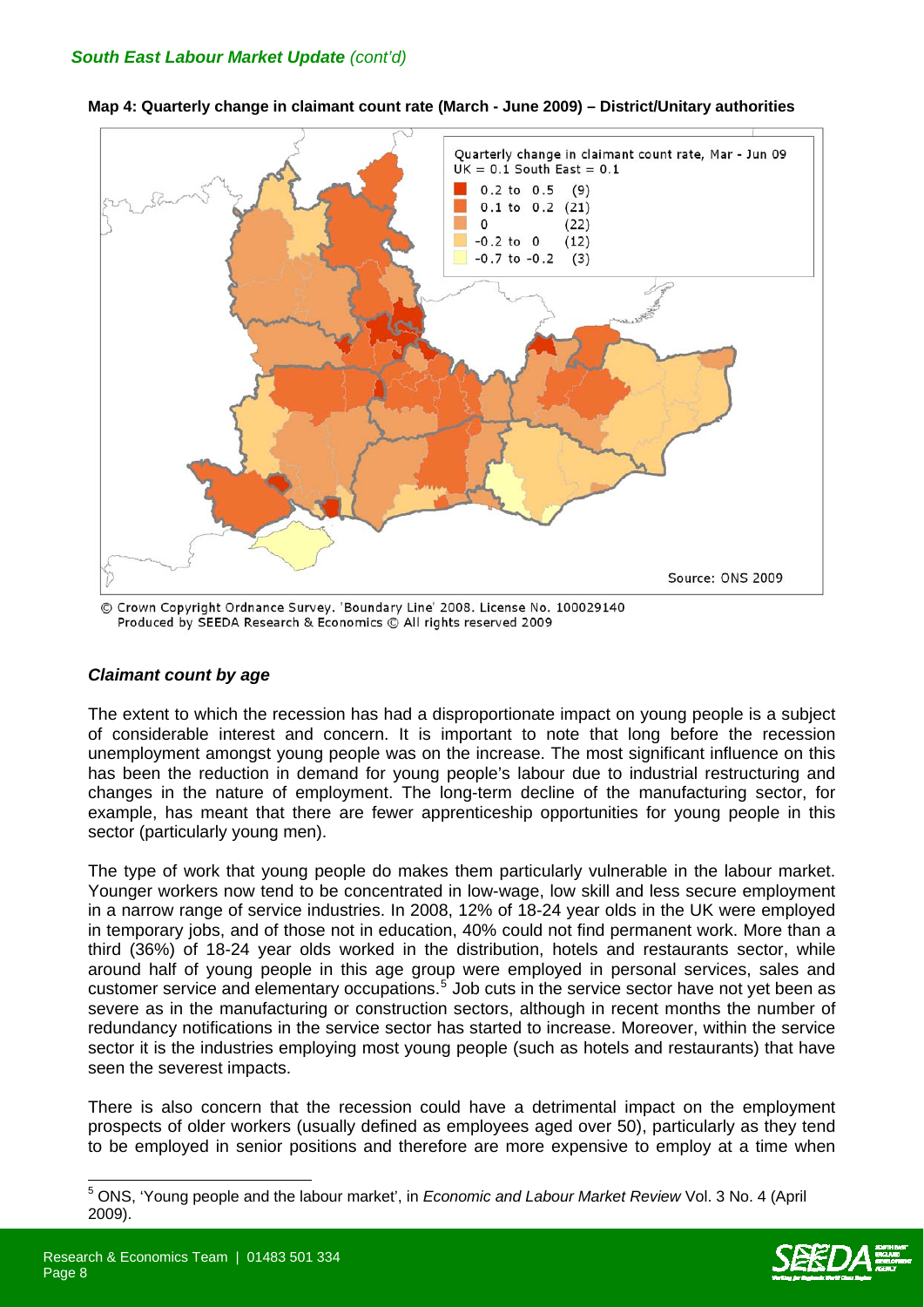employers face pressures to cut costs. Additionally, the qualification levels of older workers 'on paper' tend to be lower than those of younger workers. However, many older workers possess a valuable wealth of experience and expertise built up over their working lives, which can make them difficult to replace. They also have well developed 'softer skills' (such as negotiation, communication and influencing) which can be lacking in younger recruits, even if they appear more skilled on the basis of their qualifications alone.



As the chart above shows, in the South East, the age group that has seen the fastest percentage increase in claimant count unemployment in the past year has been those aged 25-49, while the increase for young people aged 18-24 has been the slowest of all age groups. The number of 18- 24 year olds who have been claiming JSA for a relatively short time (up to 6 months) has increased at a slower rate than for other age groups, which suggests that young people have not been joining the JSA register at a faster rate than any other age group. However, it is very likely that there will be a sharp increase in the number of young people registering for JSA this summer once term finishes for schools, colleges and universities. With fewer vacancies available, and some employers still reporting that graduates and young people often do not have the skills and attitude required for the workplace,<sup>[6](#page-8-0)</sup> there are likely to be more young people on the unemployment register.

If we look at the performance of other regions, the South East has seen the second fastest increase in the number of JSA claimants aged 18-24 over the past year – an increase of 116%, which is well above the UK average of 80%. (See chart above). It is difficult to explain this with any certainty. It could be because there is greater demand from employers for highly skilled workers in the South East compared to many other regions. New graduates or school leavers may therefore find themselves competing for a relatively small number of lower-skilled jobs which are more suited to new entrants to the labour market. As a result, finding suitable employment could be more difficult for young people in the South East.

The increase in unemployment amongst those aged 50 and over in the past year has been in line with the average for all age groups, while the growth in the number of claimants aged 50 plus who have been on the JSA register for more than a year was the lowest of all age groups. In the recessions of the early 1980s and early 1990s large numbers of older workers who were made redundant remained on benefits for a lengthy period and many never got back into work. It will be important to try to avoid a repeat of that situation this time around, and ensure that long-term unemployment amongst the over 50s does not rise significantly.



<span id="page-8-0"></span><sup>&</sup>lt;sup>6</sup> Evidence from Economic Partnerships submitted to SEEDA for Monthly Intelligence Snapshot (May 2009).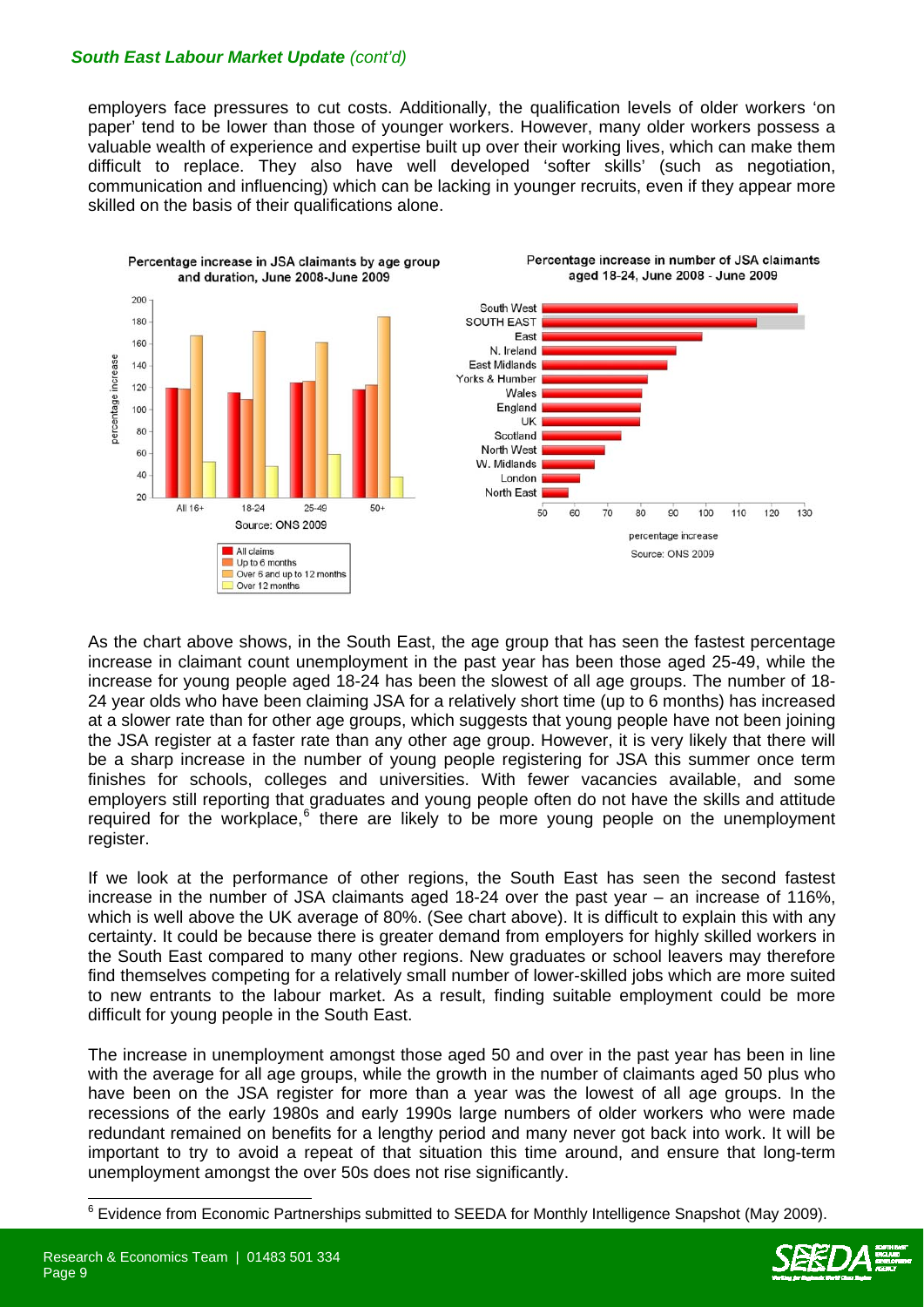The extent to which young people's employment has been affected by the recession varies across the South East. All counties and unitary authorities have seen a drop in the number of 16-18 year olds in employment over the past year, but the fall was greatest in Hampshire, Surrey and East Sussex (more than 18%). Kent and Buckinghamshire have performed best on this measure, recording falls of -8% and -9% respectively (Map 5).





© Crown Copyright Ordnance Survey. 'Boundary Line' 2009. License No. 100029140 Produced by SEEDA Research & Economics C All rights reserved 2009

The picture is somewhat different when we look at changes in the percentage of 16-18 year olds who are not in education, employment or training (NEET). Those parts of the region which saw the smallest drop in the proportion of young people in employment have tended to experience the largest increase in the proportion of young people who are NEET – that is, Oxfordshire, Buckinghamshire and the Isle of Wight. Kent is the only county which has experienced both a relatively small drop in young people's employment and a relatively small increase in the number of NEETs (Map 6). A number of factors could explain these sub-regional differences. These include the availability and take up of training for young people – for example, in the past year Kent has seen the fastest growth in recruitment of apprentices. It could also be related to the nature of available employment opportunities in a particular area – in Kent and Sussex for instance the demand from employers for workers in elementary roles (suitable for new entrants to the labour market) tends to be greater than in other parts of the region such as Oxfordshire and Berkshire.

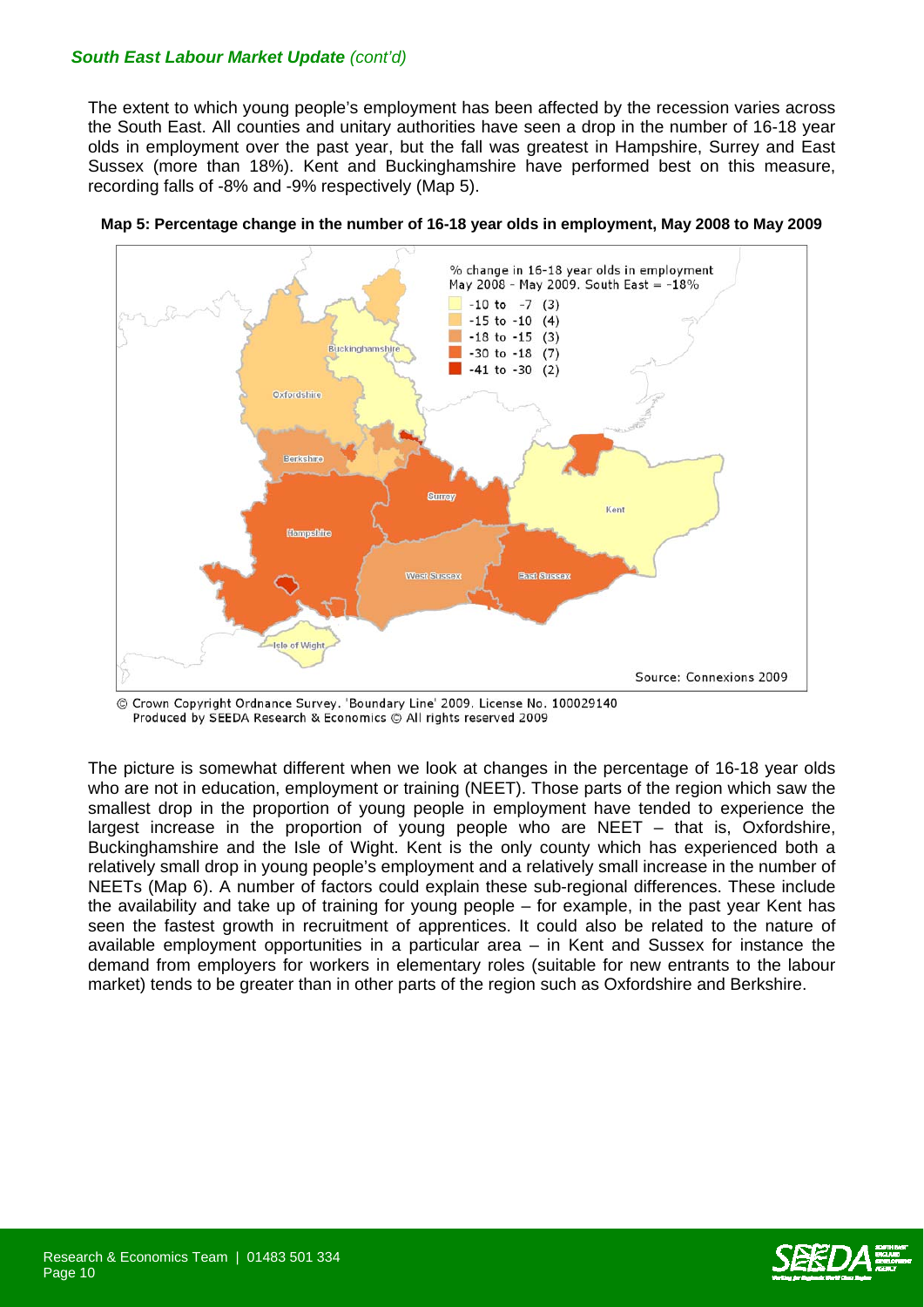**Map 6: Percentage change in the number of 16-18 year olds not in education, employment or training (NEET), May 2008 to May 2009** 



Crown Copyright Ordnance Survey. 'Boundary Line' 2009. License No. 100029140  $\odot$ Produced by SEEDA Research & Economics © All rights reserved 2009

# 5. Redundancy notifications

One of the most up-to-date sources of information on the impact of the recession on employment is the number of redundancy notifications. There are significant caveats around this data, but it gives an indication of the growing number of job losses being seen in the South East. Only firms making more than 20 staff redundant have to give notification of their intentions; in some cases the company's headquarters is in the South East, but the actual redundancies are taking place in another region; some of the redundancies are not scheduled to take place until a later date; sometimes employees changing contracts are recorded as 'redundancies', even if they are moving into new employment.

Bearing these caveats in mind, in June 2009 there were 4,203 redundancy notifications in the South East – considerably more than the 2,500 registered in May. Over the past few months there has been an increase in the proportion of redundancy notifications in the business services sector, with fewer redundancies being announced in the manufacturing and construction sectors relative to previous months. The telecommunications sector accounted for 24% of all redundancy notifications in June. However there were relatively few redundancy notifications in the retail and transport sectors in June (each representing less than 5% of total redundancies).

Looking sub-regionally, Hampshire and Berkshire recorded disproportionately more redundancy notifications than other sub-regions – collectively accounting for 58% of the South East total. A further 20% of notified redundancies were recorded in Surrey. Redundancy notifications in the telecommunications sector contributed to a significant proportion of the total redundancies in Berkshire, whilst the redundancy notifications in Hampshire were mostly in business services.